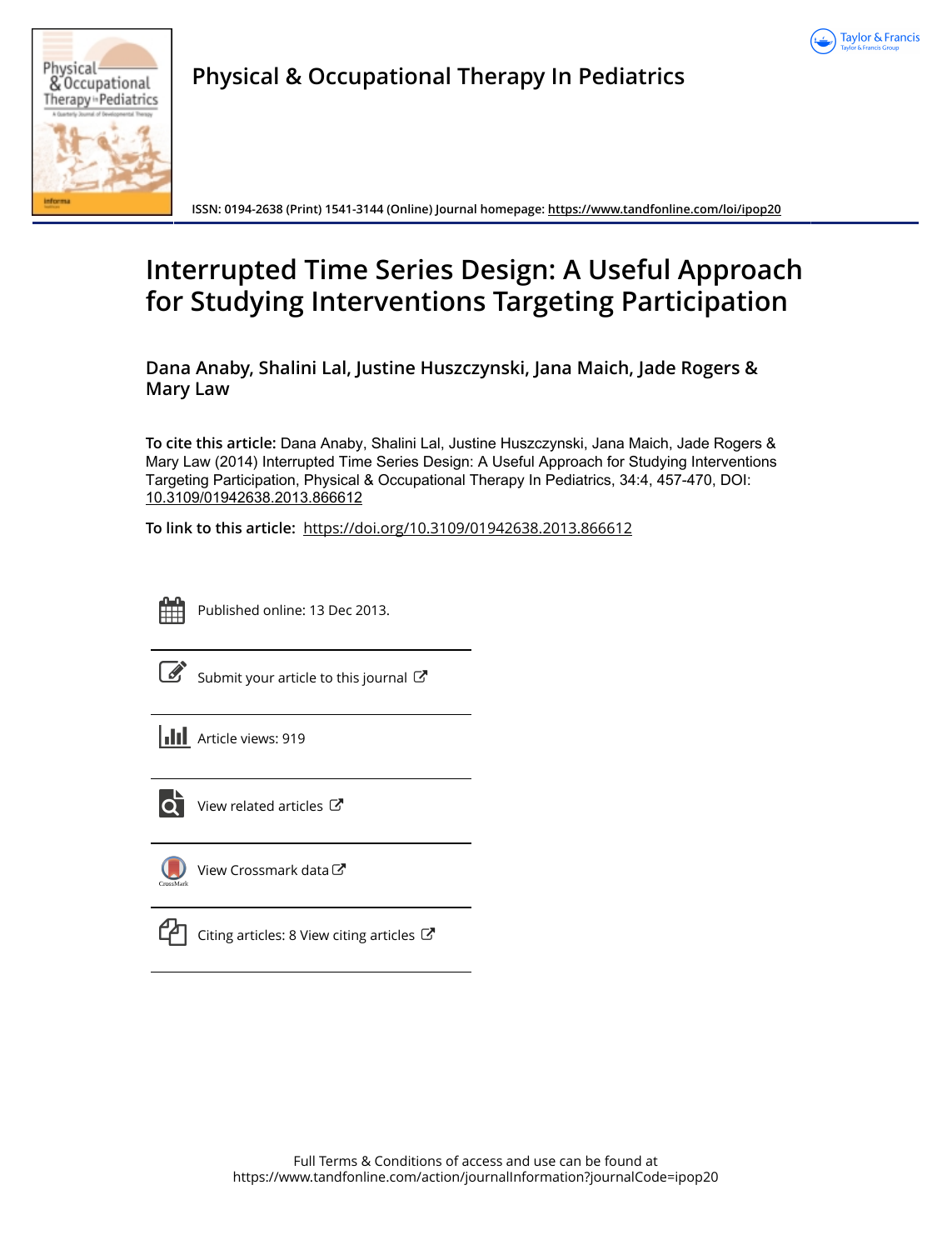*ORIGINAL RESEARCH*

## Interrupted Time Series Design: A Useful Approach for Studying Interventions Targeting Participation

Dana Anaby<sup>1</sup>, Shalini Lal<sup>2</sup>, Justine Huszczynski<sup>3</sup>, Jana Maich<sup>3</sup>, Jade Rogers<sup>3</sup>, & Mary Law<sup>3,4</sup>

*1School of Physical and Occupational Therapy, McGill University, Montreal, Quebec, Canada, 2Department of Psychiatry, McGill University, Montreal, Quebec, Canada, 3School of Rehabilitation Science, McMaster University, Hamilton, Ontario, Canada, 4CanChild Centre for Childhood Disability Research, Hamilton, Ontario, Canada*

**ABSTRACT.** Comparative effectiveness research (CER) strives for evidence to inform clinical decisions for specific clients in typical health care settings. While the randomized controlled trial (RCT) is well-aligned with the objectives of CER, this design may not be feasible or applicable to all research questions, particularly those pertaining to clinical decision making and individually based change. It is important, therefore, to consider alternative approaches, especially when studying complex and subjective outcomes such as children's participation. We propose the use of interrupted time series (ITS) quasi-experimental design for its potential application in determining the effectiveness of participation-focused interventions. In this perspective, ITS design is described, ascertaining its advantages and limitations, and suggestions are provided to overcome challenges to implementation. Results of a case study using the ITS approach to evaluate changes in participation of an adolescent with physical disabilities are described. Finally, strategies to implement this design in practice are suggested.

**KEYWORDS.** Evidence-based practice, interrupted time series, intervention, participation, research design

Participation, defined as "involvement in life situations" or "engagement in daily activities" (WHO, 2001), has become an important outcome in neurodevelopmental rehabilitation and has gained increased attention in research and clinical communities. Engaging in *leisure* activities outside of school plays a key role in a child's development and quality of life, particularly when it reflects the child's preferences and interests (Majnemer et al., 2010). Through participation, children acquire skills and competency, achieve physical and mental health, and develop a sense of meaning and purpose in life (Larson & Verma, 1999).

Address correspondence to: Dana Anaby, Hosmer House 3654 Prom. Sir-William-Osler, Montreal, Quebec H3G 1Y5, Canada (E-mail: dana.anaby@mcgill.ca).

*<sup>(</sup>Received 9 April 2013; accepted 5 November 2013)*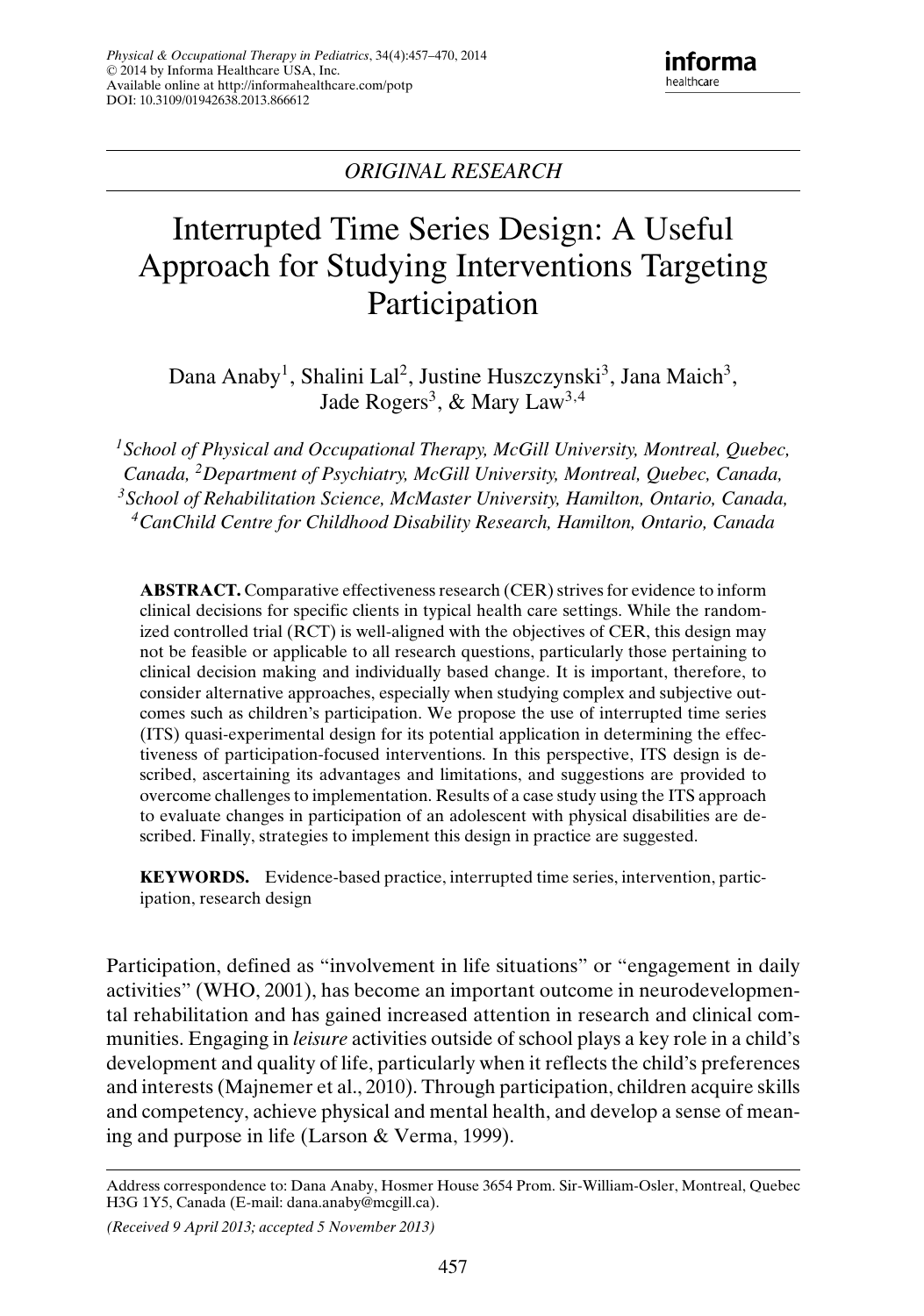Research indicates that children with neurodevelopmental disorders experience significant restrictions to their participation in comparison to their typically developing peers (Engel-Yeger et al., 2009; King et al., 2010; Law et al., 2011), suggesting an important area of interest for targeting interventions. Nevertheless, most research has focused on identifying the factors that *contribute* to participation and limited systematic research exists on how participation can be *improved*.

With accumulating knowledge it is clear that participation is a complex concept. It is influenced by a multitude of factors related to the child (e.g., abilities, preferences), family (e.g., family functioning, values) and environment (e.g., lack of accessibility to buildings; availability of programs and services) (King et al., 2006). There is also evidence illustrating how participation changes over time. For example, in a longitudinal study of 136 children and youth following an acquired brain injury, Anaby and colleagues (2012) found that participation rates changed over a period of one year. Changes were related to severity of injury, family income and family functioning. Another study that tracked participation changes of 402 children and youth with physical disabilities over the course of 3 years found that factors related to the child (e.g., communicative functioning, preferences), family (e.g., family cohesion), and environment (e.g., attitudes, policies) predicted the rate of change of participation (King et al., 2009). These predictors depended on the type of activity and varied as a function of the child's age and gender (King et al., 2009).

There is much debate in the literature about what is considered 'optimal' or 'adequate' participation, due to its variance across individuals. As such, no norms exist regarding participation as a concept and some argue that in this case, norms simply may not be appropriate. "Optimal" participation, therefore, is a subjectively determined construct led by one's own criteria and expectations (Rochette et al., 2006).

Given the complexity of participation and interventions to address it, selecting the appropriate research design is critical. Interventions may focus on one or more of the aforementioned factors (e.g., child, family, environment), yet, in the case of participation, a dynamic interaction exists across factors (Palisano et al., 2012) and, hence, accounting for other factors becomes important. Protocols should therefore be flexible enough to address various conditions and real-life situations that pertain to participation. It is important to choose a design that allows for rigorous testing of an intervention in a manner that respects the individuality and context of each client (i.e., accounting for variability and change within participants) and, thus, is highly applicable to practice.

The purpose of this perspective is to discuss the use of the interrupted time series (ITS) quasi-experimental design with multiple baselines and replications for its potential application in testing the effectiveness of participation-focused interventions. We begin with an overview of current approaches for obtaining clinical evidence. The ITS approach is then presented, its advantages and limitations are appraised, and suggestions are made for managing challenges, using an illustrative example.

#### *Towards Pragmatic Clinical Trials*

The Institute of Medicine in the United States has acknowledged the need for more pragmatic clinical trials that can provide applicable clinical evidence and have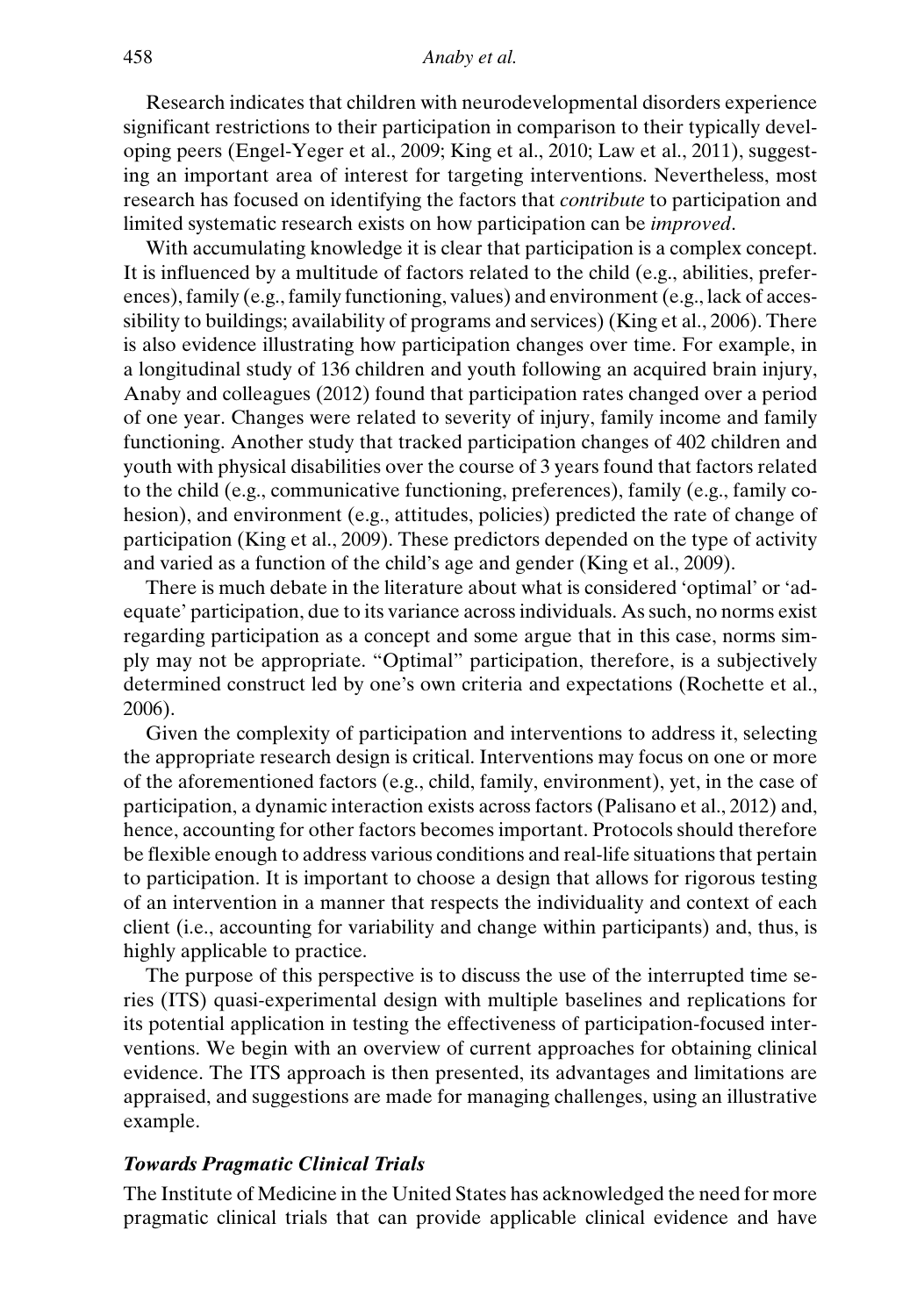suggested the application of the Comparative Effectiveness Research (CER) approach (Iglehart, 2009). This approach reflects the real-world clinical setting and accounts for the variability of participants and environmental characteristics that occur in frontline practice. The CER approach asks whether a treatment *works*, *for whom* it works, and *under what conditions* it works, rather than asking if, under optimal conditions, a treatment "can work". It captures in-depth, comprehensive information about participants' characteristics, processes of care, outcomes and the contribution of individual processes on outcomes. Such an approach encourages the study design to reflect routine and day-to-day experiences of clinicians and hence can assist clinicians in making informed decisions (Horn & Gassaway, 2007). It is important, therefore, to identify rigorous methods and designs that meet CER objectives.

Randomized controlled trials (RCTs) fall on a continuum of efficacy (explanatory) to effectiveness (pragmatic), the latter being well aligned with comparative effectiveness research. RCTs are considered the gold standard in clinical research, particularly for evaluating the effectiveness of interventions. Rehabilitation researchers have applied this design when studying outcomes such as gross motor activities (Salem & Godwin, 2009) and performance of functional tasks related to mobility and self-care (Law, Darrah, et al., 2011) among children with cerebral palsy. RCTs are also associated with several challenges, such as the cost of selection and randomization of participants, as well as feasibility related to recruitment of sample size. In addition, within traditional RCTs there is also an issue regarding the extent to which findings are applicable to the clinical setting. This is due in part to strict inclusion and exclusion criteria during recruitment as well as to tightly controlled intervention protocols that may be difficult to replicate and deliver in the context of routine care (Silverman, 2009). While pragmatic RCT designs do propose solutions to address many of the aforementioned criticisms increasingly associated with efficacy studies (Luce et al., 2009; Patsopoulos, 2011), they remain limited in their ability to account for intra-individual change. This is especially relevant when studying the complex and subjective outcome of participation and targeting heterogeneous populations, i.e., children with physical disabilities (Østensjø et al., 2003).

In light of patient-oriented research (Sacristán, 2013) that provides specific quantifiable answers for individual cases, it is important to account for *individual differences* in outcomes rather than simply reporting the effect on the "average individual." Designs that account for within-subject change, including the history of change and the underlying secular trend before the intervention is introduced are therefore needed. The ITS with repeated replications within and across subjects, is one such design (Shadish et al., 2002).

#### *What is Interrupted Time Series (ITS) Design?*

ITS is a quasi-experimental design, also known as a Repeated Outcome design, where data is collected at multiple instances before, during, and after the intervention, in order to established and compare trends in outcomes. ITS can be a particularly powerful design when it involves multiple baselines (Shadish et al., 2002). As such, the effect of the intervention is tested in a number of different contexts (e.g., individual-based behaviors/goals) using separate baselines. The timing in which the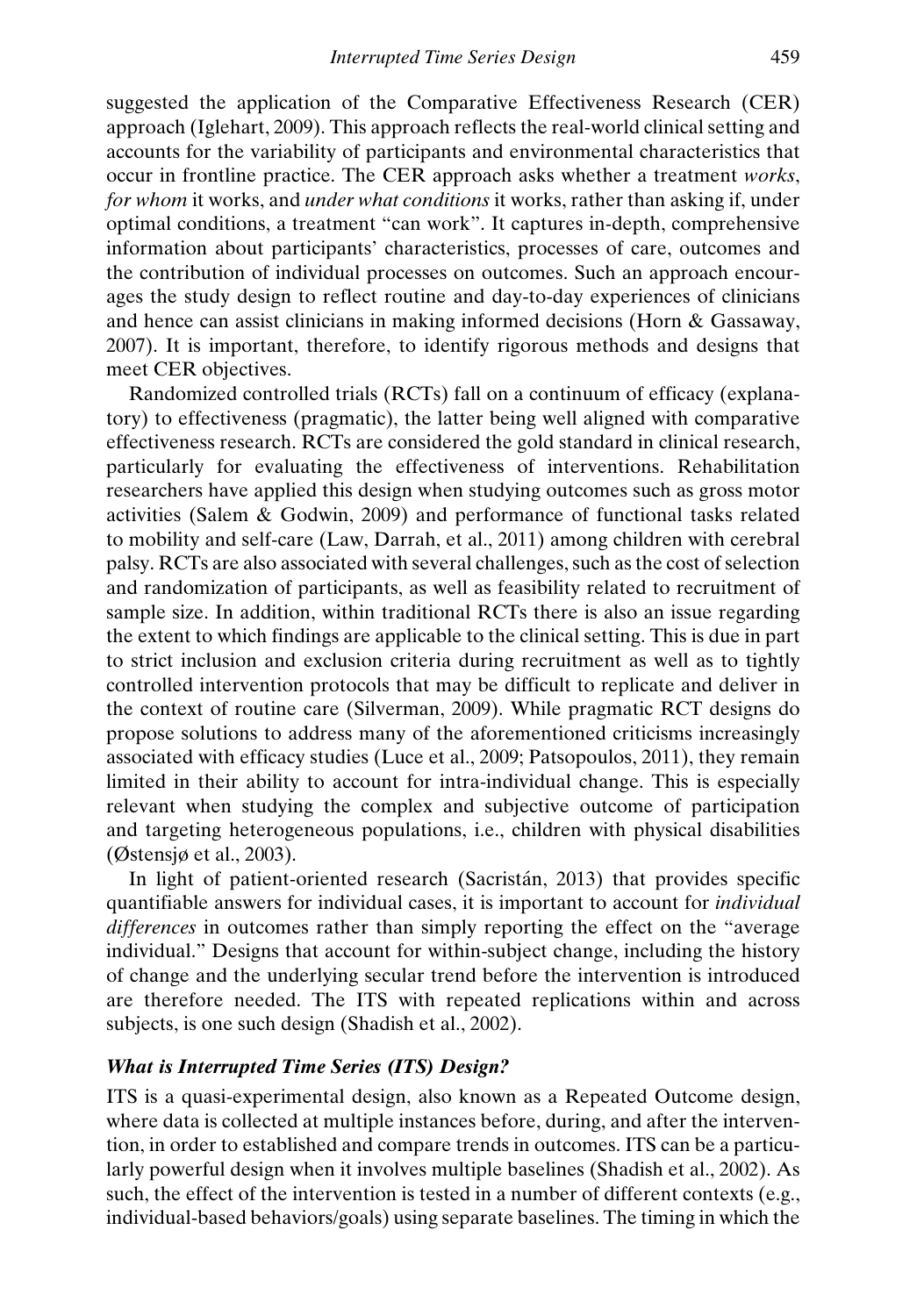| Elements                                | Description                                                                                                                                                                                   | <b>Benefits</b>                                                                            |  |  |  |
|-----------------------------------------|-----------------------------------------------------------------------------------------------------------------------------------------------------------------------------------------------|--------------------------------------------------------------------------------------------|--|--|--|
| Outcome is repeatedly<br>measured       | Data is collected at multiple instances<br>throughout the study; at baseline,<br>intervention, post-intervention,<br>follow-up                                                                | Detects and compares trends<br>(e.g., slope) in the outcome,<br>both pre/post-intervention |  |  |  |
| Multiple baselines                      | Effect of intervention is replicated in a<br>number of contexts/conditions, (e.g.,<br>communities, rehabilitation centres,<br>individual-based behaviours/goals),<br>using separate baselines | Internal validity of the study                                                             |  |  |  |
| Subjects act as their<br>own control    | Individual-based trajectories of change<br>over time across goals are plotted<br>and examined                                                                                                 | Ability to detect change embedded<br>in the client and/or their context                    |  |  |  |
| Multiple data points                    | A minimum of 24 data points is needed                                                                                                                                                         | Allow for employing statistical tests                                                      |  |  |  |
| Systematic replication<br>of the effect | Formal and informal analytical<br>approaches available to evaluate the<br>effect within and across individuals<br>(a sample of 30 is recommended)                                             | Generalizability of the effect                                                             |  |  |  |

**TABLE 1. Key Elements of the Proposed ITS Design**

intervention is introduced is manipulated ("interrupted"), and subjects act as their own controls.

In pediatric rehabilitation interventions, the multiple baseline approach has been successfully used in the context of single-subject design. For example, Lammi and Law (2003) examined the effect of Family Centred Functional Therapy on occupational performance across three tasks in the home setting (e.g., donning pants, self-feeding) of three young children with cerebral palsy. Interventions were introduced for each task in a staged manner and the child's performance was monitored daily using the Canadian Occupational Performance Measure (COPM) scale before, during and after intervention, over a course of 46–61 days. Results indicated a positive and significant change in performance for each child in most tasks.

The proposed ITS design relies on the principle of single subject design, especially because the individual serves as the unit of analysis. This design, however, is comprised of additional elements; for example, it involves a greater number of observations (i.e., data points) over time as well as a greater number of participants in order to systematically replicate the effect. Such a design employs analytical approaches that combine individually based data and consequently can identify sub-groups most affected by the intervention—an advantage that is not inherent in simple single-subject designs. Table 1 describes the key elements of the proposed design.

#### *How is the ITS Design Implemented?*

This design has been used extensively in epidemiology to monitor medication use within *states*(Wagner et al., 2002), policy change across *communities*(Gilligan et al., 2010), and within the field of health care for evaluating implementation of practice guidelines in different *clinical settings* (Ramsay et al., 2003). This design, therefore, can be applied across different units of analysis and we propose to use it for testing change in different *participation goals* in which the effect of the intervention is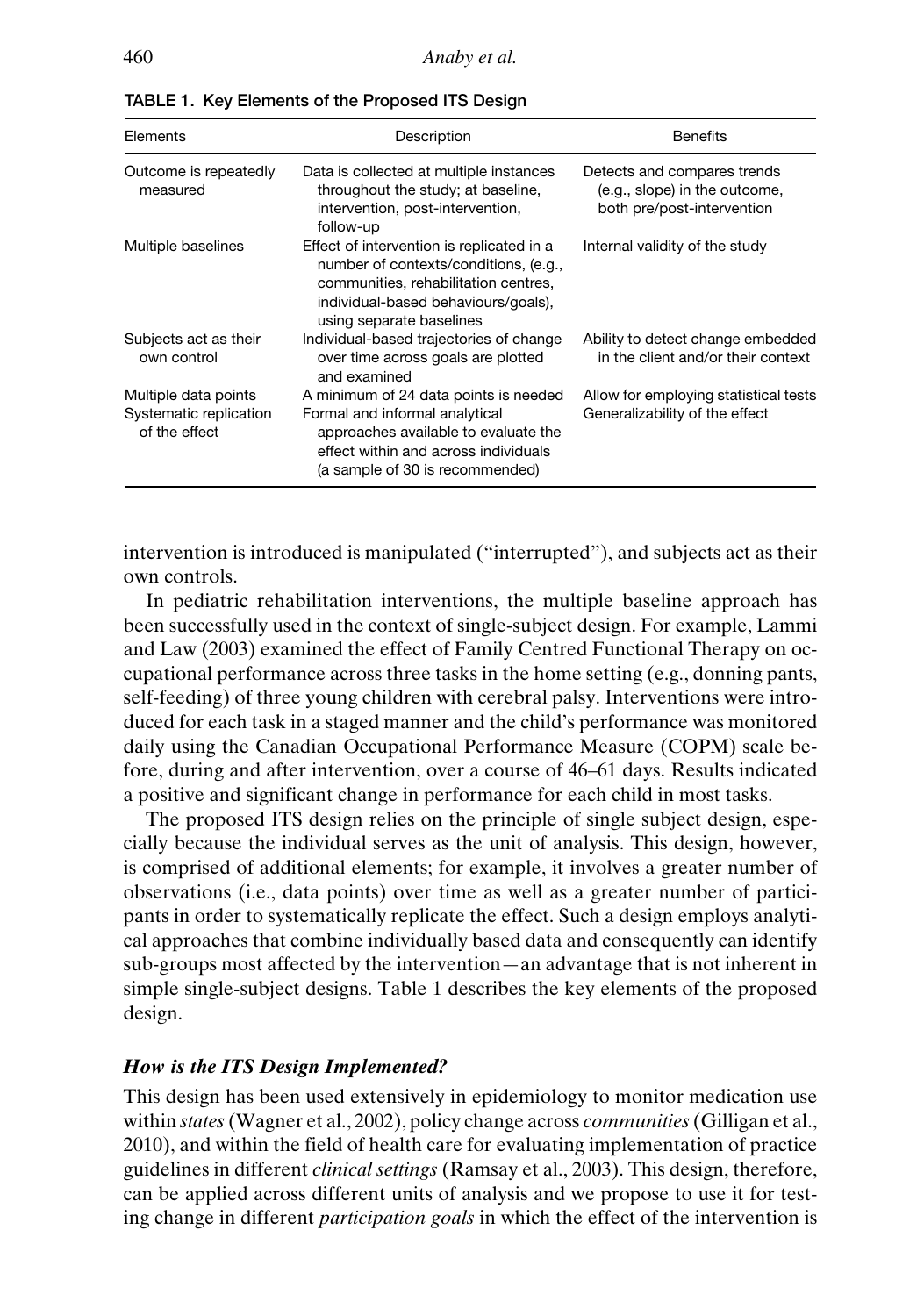

#### **FIGURE 1. ITS design.**

replicated within each individual and *across individuals*. Figure 1 illustrates an ITS design with one participant and multiple baselines across participation goals or activities. It involves several phases per goal: *baseline, intervention* and *follow-up.* The clinician and the client set at least 3 participation goals and the performance of each goal is monitored across all phases of the study. A minimum of 3 goals is needed to allow for testing the replication of the intervention effect in different situations (Logan et al., 2008). An intervention is introduced for each goal and a delay of a certain period of time (e.g., 4 weeks) is set between each intervention. As illustrated in Figure 1, three participation goals are monitored throughout the entire study using the performance scale of the COPM (Law et al., 2005). If an observed change in performance of goal 1 follows an intervention that is coupled with an absence of change of goal 2 and 3, both of which have not yet been addressed, then we can conclude with high level of confidence that the intervention was the cause of the change. This conclusion is strengthened if the effect is replicated *across individuals*.

While there is no rule of thumb indicating the required sample size, Jones and Nesselroade (1990) argue that 30 replications are considered powerful and result, in our proposed design, in 90 trajectories (i.e., 3 goals x 30 replications). Systematic replication of the effect across randomly selected participants is valuable as it can help us identify the profiles of youth for whom the treatment is effective or less effective, as well as the conditions under which the effect is observed or partially observed. Guidelines for detecting similarities and differences in patterns of change across participants have been developed by Hawkins et al. (2007) and continue to be explored by others. Specific analytical approaches to evaluate change across participants are described in detail in the following section.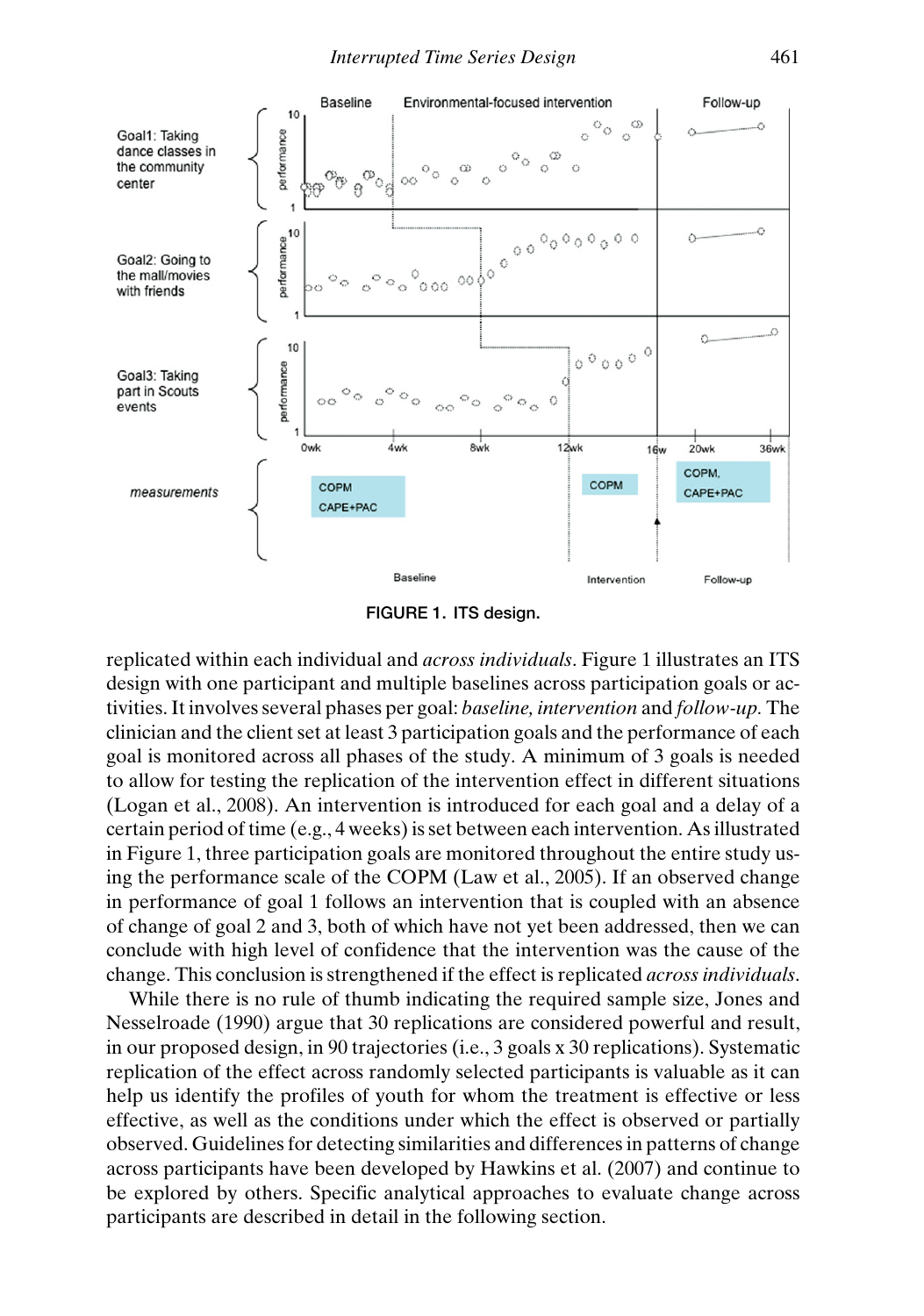#### *Data Analysis and Interpretation*

Testing the effect of the intervention and the replication of the effect in different conditions (i.e., across three participation goals) further allows for internally valid conclusions to be drawn. There are ways to determine if a positive effect was observed at the level of the individual as well as the magnitude of this effect. Examining change that is both statistically and clinically significant is essential. When considering the COPM, a measure that can capture change in performance of participation goals, an increase of at least 2-points in performance/satisfaction scales is considered clinically significance (Law et al., 2005). Determination of statistical significance involves a combination of visual analysis and statistical approaches. Visual analysis involves the following procedure; for each participation goal, a series of data points that represent level of goal performance are plotted and analyzed to detect change. This visual inspection of data allows for comparison of patterns of change (e.g., level, variability and trend) between baseline and intervention data. Visual analysis of graphical data allows for the timing of change to be examined; specifically, whether change in performance occurred immediately after the intervention began, more gradually, or did not occur at all. Statistical approaches include the Celeration line and C-statistic; both account for serial dependency or autocorrelation across responses (Ottenbacher, 1986). The Celeration line is a method that calculates the proportion of data points falling above and below the line. No treatment effect is indicated when 50% of observations are above the line and 50% below the line, whereas significantly more observations falling above the line indicates a change in goal performance. This proportion is then compared to a probability table to determine if change is statistically significant. A minimum of 24 data points is needed in order to apply statistical tests. Accounting for *serial dependency* across data points where sequential responses are highly correlated is also important. To date, statistical tests such as Bartlett's test (Huitema & McKean, 1991) and data transformation techniques (Ottenbacher, 1986) have been developed to effectively detect and treat such issues and, hence, avoid overestimation of treatment effect.

Testing the replication of the effect in a variety of circumstances or participation goals increases confidence that the treatment caused the outcome; moreover, it is possible to set an additional participation goal where the intervention is not targeted, yet performance is monitored throughout the entire study. Such manipulation can test the generalization of learned skills and strategies with a different participation goal, resulting in stronger evidence.

Testing intervention effect across participants is guided by a systematic replication approach. This approach relies on a qualitative review of patterns of change across individuals, rather than on formal statistical inference (Velicer & Fava, 2003). For example, two independent experts can detect trends within each participant following a set of guidelines and can then cluster participants based on aspects of change that reflect the extent of the intervention effect (e.g., number of significant replicated effects across goals). Once clusters are formed, group members can be profiled to represent specific sub-groups to which the intervention is most or least effective. Formal analytical strategies to combine treatment effects from aggregated single individual data are suggested in the literature. These include the *pooled time series analysis*(Velicer & Fava, 2003) and *meta-analysis of single-system*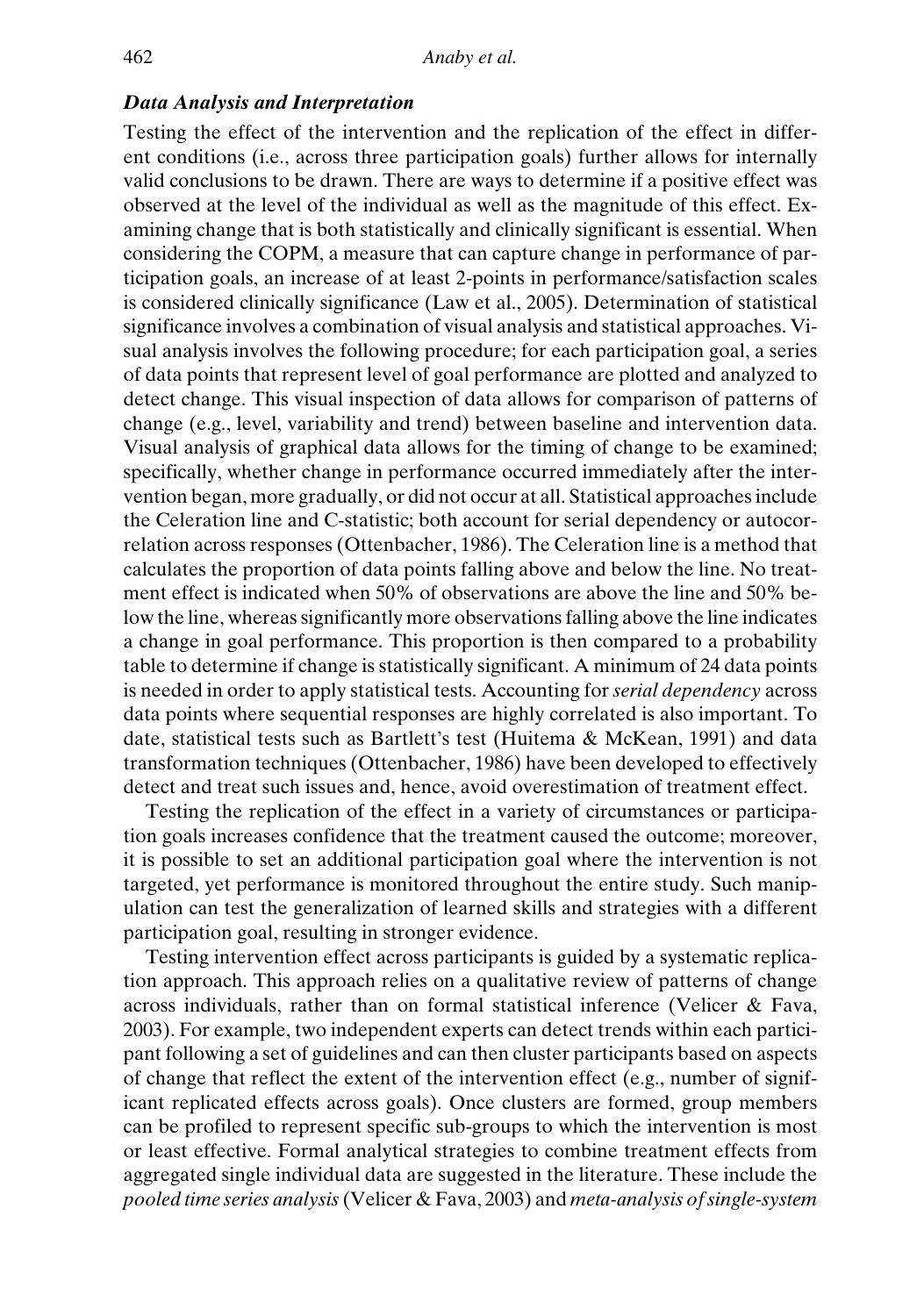*designs* (Shadish & Rindskopf, 2007), where the former has been successfully used among children with autism (Hoeppner et al., 2007). Another technique that focuses on analyzing intra-individual variability over time is *dynamic factor analysis* which can detect rates of change in factor structure of targeted outcome over time (Nesselroade & Ram, 2004). An examination of these intra-individual structures can then be performed to allow generalizability of individual effects. Such analysis; however, can be employed in specific conditions; for example, related to number of observations as well as the use of outcome measures that encompass various items to allow for factor analysis.

#### *Advantages of the ITS Design*

ITS design has several advantages; it is highly applicable to practice and easy to replicate in the clinical setting. ITS, in many cases, mirrors typical rehabilitation practice in which more than one goal is attended to and the clinician often solves a series of problems sequentially rather than at one point in time. Thus, findings based on such a design are directly applicable to the clinical setting and to clinicians' day-to-day questions. In multi-baseline designs, a series of multiple data points are collected through all phases of the study. The data not only allows observation of change but also the nature and timing of occurrence. This type of design can assist clinicians in developing well-planned treatment programs involving an optimal duration of time and resources. Finally, the proposed ITS design builds on a *nonconcurrency principle*—it does not require starting the data collection with all subjects at the same time, a procedure that reflects real life situations and is easy to replicate in practice.

#### *Determining Cause-and-effect Relationships*

Another advantage of ITS design is the ability to determine if the intervention is truly responsible for change in participation; it has high internal validity that allows for causal inference. If done properly, ITS can reassure, to a certain degree, that the intervention was the cause of change in the outcome (i.e., participation) rather than change being the result of other factors, known as confounders.

Having a stable baseline is a prerequisite for a well-designed experimental study and ITS takes this principle a step further by varying the length of baseline across participation goals. By doing so, extraneous variables such as maturation and carryover effects are controlled for, which in turn strengthens the internal validity of the study (Ramsay et al., 2003). Hawkins and colleagues (2007) developed guidelines that examine causality in order to increase confidence for casual inferences related to the effectiveness of the intervention. An observation of the timing in which change has occurred is another important indicator that can strengthen causal inferences; observed effects that are *temporarily consistent* across participation goals (e.g., immediate change occurring following implementation of interventions), further support the decision of causality (Hawkins et al., 2007).

Randomizing the order of the goals is another strategy for increasing the internal validity of the study and hence increases confidence in causal inference (Hawkins et al., 2007). In other words, each participation goal can be randomly assigned to the order of the intervention ensuring that the intervention effect is not due to a co-occurring event. In order to classify the strength of such evidence, Ramsay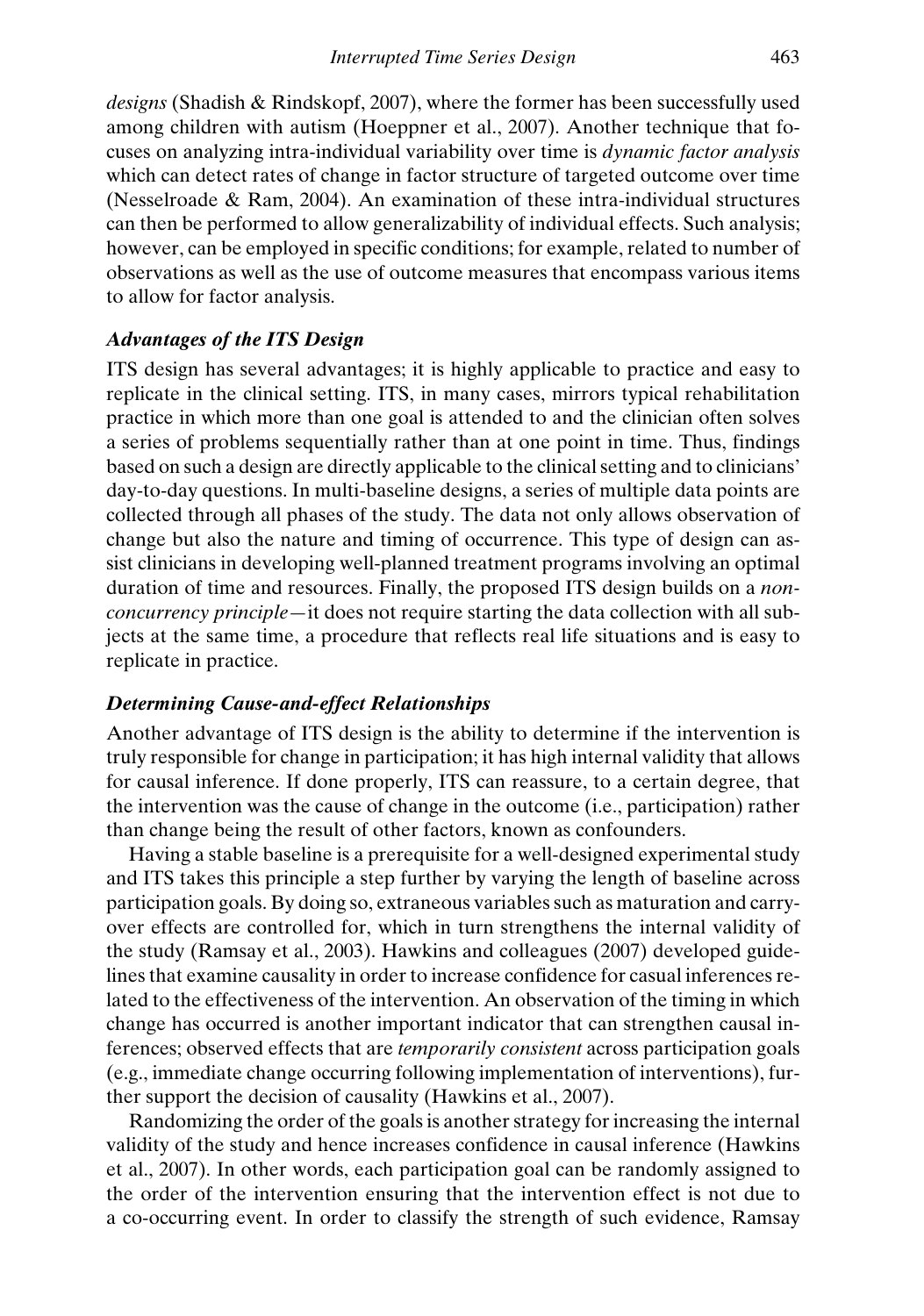et al. (2003) developed quality criteria for ITS designs. These criteria evaluate study design in terms of internal validity and aspects of data collection, such as number and spacing of data points, use of appropriate outcome measures and techniques to analyze the effect, among others.

#### *Disadvantages and Ways to Overcome Them*

At first glance, like in many individual-based designs, *generalizability* is one methodological limitation. This design, notably, allows for testing the replication of the intervention effect across three different goals within each participant and *across participants*, providing a degree of generalizability of results. Replicating the effect across a representative sample can further support generalizability of findings.

The need for multiple data points (a minimum of 24) might be perceived as another challenge. Using a measure that is easy to administer and complete can alleviate this need. For example, the COPM scale has participants rate their performance using a simple scale from 1 (unable to perform) to 10 (performs extremely well). Another potential issue may be relatedness or dependency between the selected participation goals. The more interrelated the goals, the more likely they are to be influenced by the interventions, regardless of the timing in which they were introduced; such an issue weakens the internal validity of the study. Thus, it is important to ensure that goals are independent of each other and involve different circumstances/contexts, as well as to ensure that baseline data are stable before each intervention is introduced. The clinician must carefully attend to this issue when setting participation goals with the child/family. Finally, in the case of participation where goals are individualized and involve various types of challenges/barriers, the intervention is guided by principles of a certain approach rather than by an exact protocol. To increase confidence in clinical effectiveness, fidelity (i.e., the extent to which the intervention is delivered as planned) can be assessed and monitored. The Paediatric Rehabilitation Observational Measure of Fidelity (PROF; Di Rezze et al., 2013) can be used to identify intervention principles and attributes.

### *A Case Example*

Mark is a 20-year-old male with a complex physical disability involving cognitive and communication difficulties (cerebral palsy, GMFCS level IV). His family was recruited from a children's rehabilitation centre and a family network in Hamilton, Ontario. His mother was involved in the assessment, goal planning and intervention phases of the study.

### *Procedure*

Two student occupational therapists met with Mark and his mother, and, using the COPM, collaboratively set 3 participation goals that Mark would like to participate in, yet finds difficult. An environment-based intervention was then introduced at different time points, with a 4-week delay between goals, resulting in a 12-week intervention phase. In this intervention, environmental barriers of participation were identified and strategies to remove them were implemented. Over the course of 20 weeks—including baseline, intervention and follow up phases—the performance of each participation goal was repeatedly measured, i.e., twice a week, using the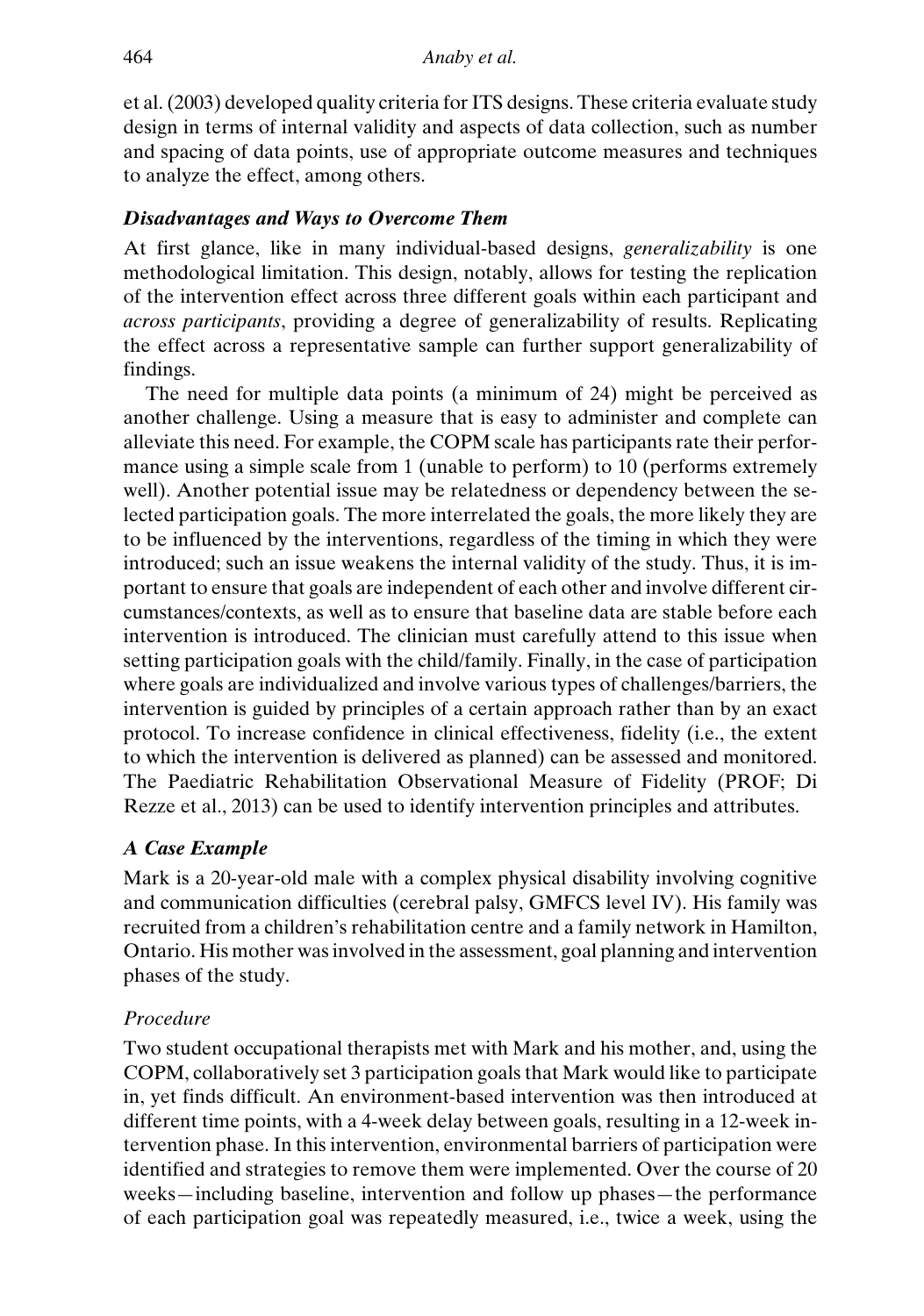COPM (Law et al., 2005). The COPM is a valid and reliable tool that is sensitive to change (Verkerk et al., 2006). The Children's Assessment of Participation and Enjoyment (CAPE) and Preferences for Activities of Children (PAC), a psychometrically sound assessment (King et al., 2004; King et al., 2007) that measures preferences, diversity, intensity (ranging from 1 to 7) and enjoyment (ranging from 1 to 5) of participation in 55 out-of-school activities, was administered pre-intervention to evaluate participation patterns and to assist in the process of goal setting. A series of data points (32 data points per goal) that represent level of goal performance were plotted and a visual analysis was performed where an increase of at least 2 points on the COPM scale indicated a clinically significant change (Law et al., 2005). The celeration line technique was then performed to detect statistically significant change.

#### *Results*

Three participation goals were identified by Mark and his mother: (a) attending a Hamilton Tiger Cats football game; (b) participating in an inclusive social dance; and (c) returning to be an active church member. Barriers encountered by the participant included: lack of knowledge and access to information, lack of inclusive programming, lack of parental knowledge on how to successfully advocate for child inclusion, physical inaccessibility of community buildings, and lack of knowledge of accessibility. For example, barriers towards Mark's goal of attending a Tiger Cats game included the institutional barrier of additional *cost* of attending the game with a support worker and the physical barrier of *unknown accessibility*, including mom's concerns regarding how Mark will *participate* with the potential difficulty of

|                                                                    | Environmental<br>barriers | Description of barriers                                                                                                 | Intervention strategies                                                                                                                                                                                          |
|--------------------------------------------------------------------|---------------------------|-------------------------------------------------------------------------------------------------------------------------|------------------------------------------------------------------------------------------------------------------------------------------------------------------------------------------------------------------|
| Goal 2                                                             |                           |                                                                                                                         |                                                                                                                                                                                                                  |
| Mark will<br>participate at an<br><i>inclusive social</i><br>dance | Social                    | • Lack of availability of<br>inclusive, age<br>appropriate, and<br>ability-appropriate<br>musical activities            | • Provided resource by Community<br>Living which lists local leisure<br>activities<br>• No inclusive activities found for<br>$18+$ age, but other options<br>provided                                            |
|                                                                    |                           | • Mother's lack of<br>knowledge for how to<br>advocate for her son<br>to participate in leisure<br>activities which may | • Provided mother with information<br>on how to organize a Much Music<br>dance of their own through a<br>not-for-profit organization she is<br>involved with                                                     |
|                                                                    |                           | not be structured well<br>for her son                                                                                   | • Provided an accessibility checklist<br>to Mark's mother which allows her<br>to screen an activity to see if it<br>has potential to meet her son's<br>needs. This also empowers her to<br>advocate for her son. |
|                                                                    | Institutional             | • Rules and requirements<br>for attendees at social<br>dance exclude Mark<br>from participation                         | • Contact with staff, directors, and<br>managers at various activities<br>enabled requirements (e.g. age<br>limits) to be exempt for Mark                                                                        |

|  |  | TABLE 2. Example of Environmental-Based Intervention: Barriers and Strategies |  |  |  |  |  |
|--|--|-------------------------------------------------------------------------------|--|--|--|--|--|
|--|--|-------------------------------------------------------------------------------|--|--|--|--|--|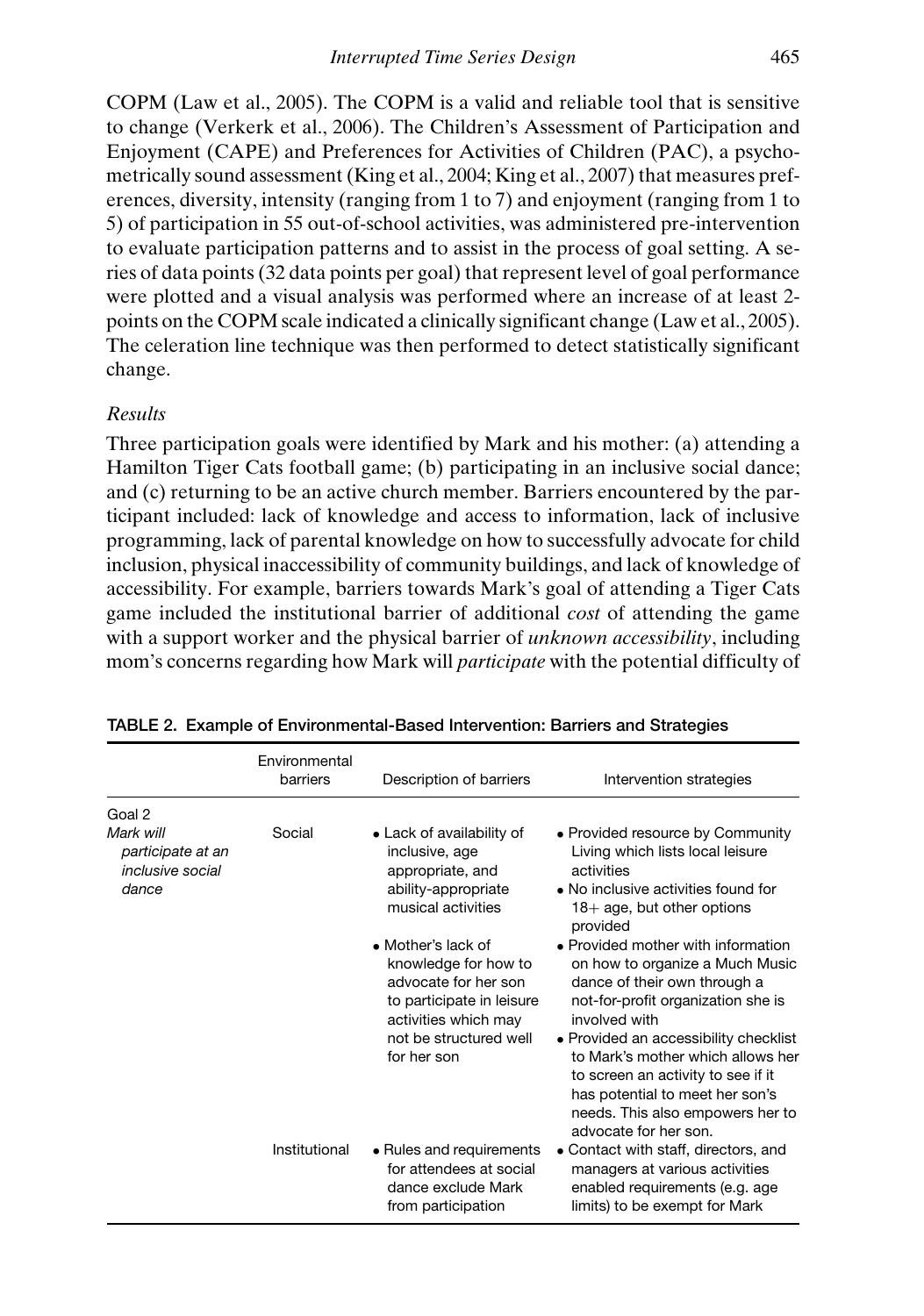

**FIGURE 2. Mark's performance scores (COPM) for Goal 1 (participating in a football game), Goal 2 (taking part in dance classes), and Goal 3 (attending church), respectively. Note: Vertical line indicates start of intervention, horizontal line represents the celeration line.**

entering and exiting the stadium due to crowds. An intervention was developed to address these barriers. It included contacting the stadium to determine accessible areas and availability of discounted tickets for support staff, creating a plan with Mark's mom to arrive 45 min early to avoid crowds, staying seated until the crowds eased and bringing a noisemaker to cheer in order to increase Mark's participation. Table 2 describes in detail the intervention strategies that were used.

Improvements in COPM scores were clinically significant for all three participation goals and statistical analysis using the celeration line indicated a significant treatment effect, i.e., all data points fell above the celeration line (see Figure 2). Notably, change occurred immediately following the intervention, coupled with an absence of change in the goals yet to be addressed. There were clinically significant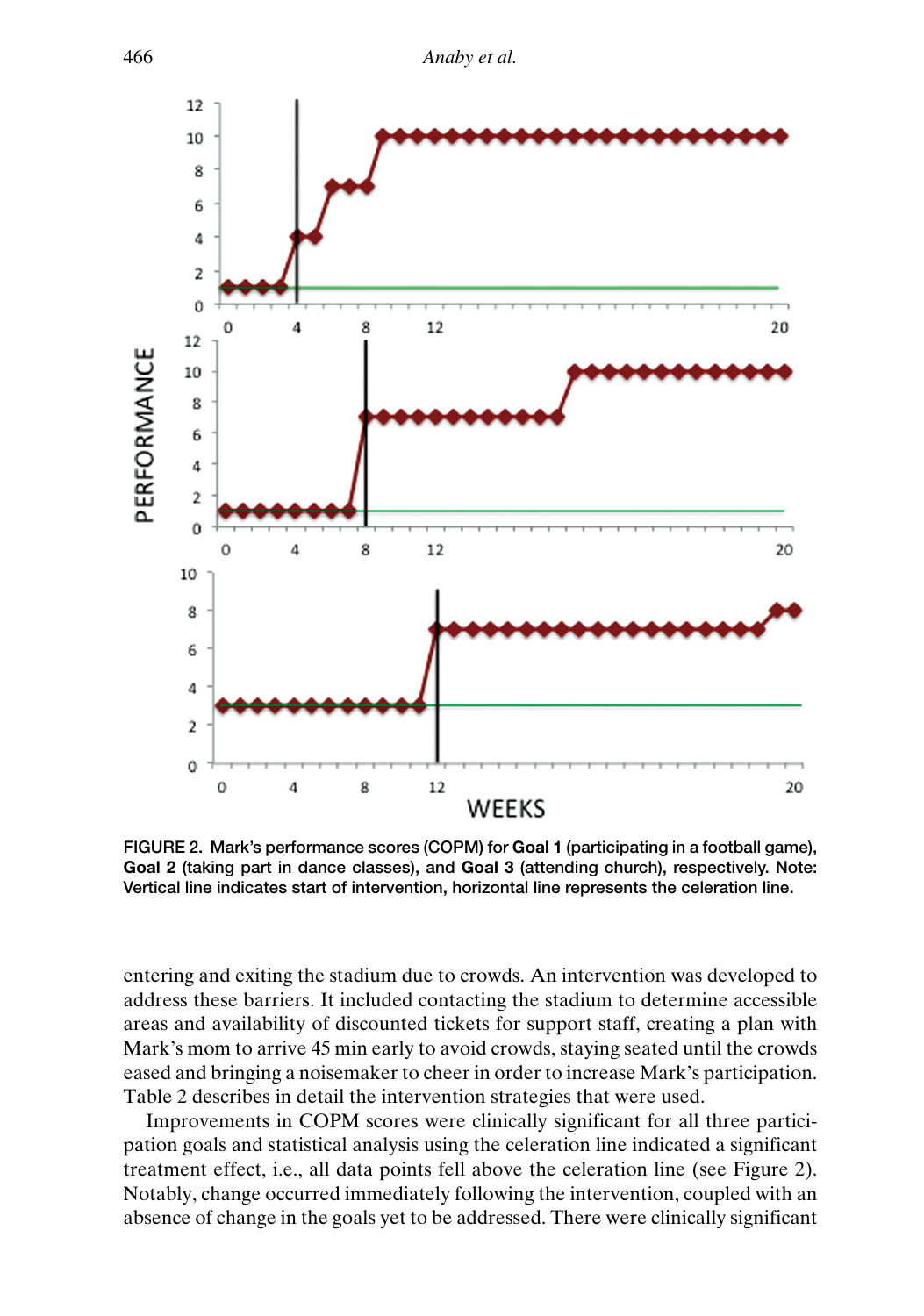changes in performance scores for all identified goals, with an average change of 7.67 points from initial assessment to reassessment at follow-up.

#### *Considerations for Implementation*

Implementing a ITS design as part of practice involves careful consideration. Relatively stable life circumstances of both the child and family are important; preferably when no major changes (e.g., during acute recovery, illness in the family) are anticipated. Change is monitored at multiple times points, therefore it is also important to choose a measure that can be easily completed (e.g., performance scale of COPM) and easily collected, for instance, via text messages or e-mail. Documenting the intervention by including contextual backgrounds that might effect treatment (e.g., family events) is also warranted as it can further explain change that is effective or less effective.

Collecting ongoing data in the clinical setting can build evidence over time; it can assist in program evaluation, and can inform policies related to practices (e.g., optimal duration of intervention for specific clients, release time, number of sessions and cost effectiveness). Finally, this approach can improve researcher-practitioner collaborations—an important partnership for the development of evidence-based practice as well as for effective, on-going and integrated knowledge translation initiatives.

Our case study example illustrates that this method is applicable and feasible in studying interventions that target the outcome of participation. Further studies using ITS designs are needed, particularly those involving a larger sample that represents families of different background contexts. With existing guidelines (Hawkins et al., 2007) and analytical strategies for examining this design across subjects (Velicer & Fava, 2003), it is possible to conduct a systematic replication of a specific intervention effect aimed at increasing children's participation. This will result in new and rigorous knowledge, pertinent to the clinical setting.

#### *CONCLUSIONS*

Individual-based frameworks that involve ITS design are gaining recognition as a sound methodology for clinical evidence (Hawkins et al., 2007; Johnston & Smith, 2010; Velicer & Fava, 2003). ITS design is particularly appropriate for the purpose of detecting individual-based change in complex outcomes using flexible intervention protocols. In our case, the use of an environment-based intervention to increase participation in the child's preferred activities is put forth. Such a design is not only rigorous and allows for cause-and-effect inferences to be drawn but is also highly applicable to the clinical context. It can be easily incorporated into practice without interfering with clinical routine, while providing the therapist with a true indicator of the impact of their day-to-day individualized-based interventions—all this with minimal additional cost. ITS design allows for client variation and can accommodate complex cases, which is beneficial in rehabilitation. As clinicians meet clients over time, they can record session-to-session change in performance. Finally, ITS across goals does not require all participants to begin the baseline phase simultaneously; a more accurate reflection of 'real life' practice.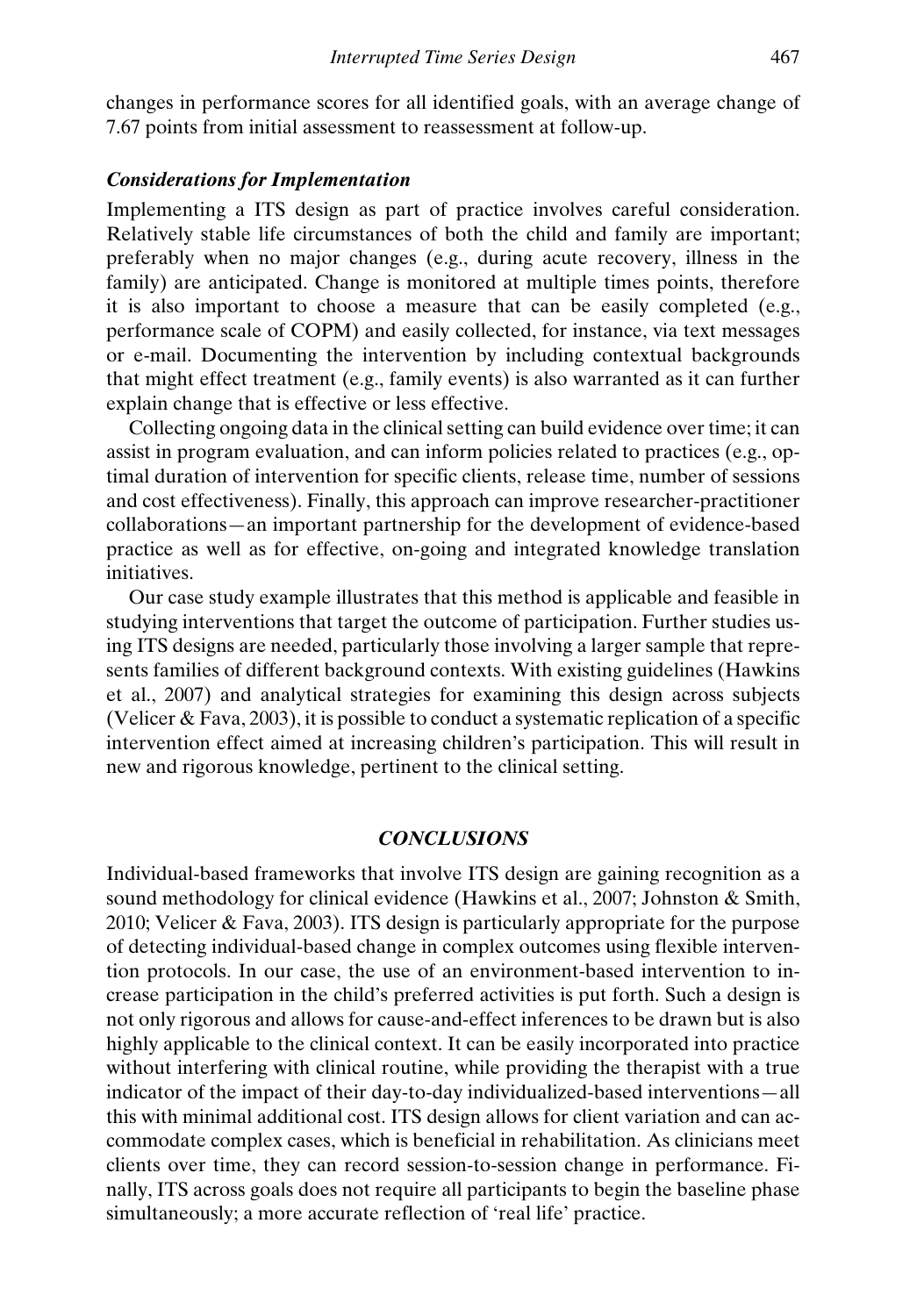#### *ACKNOWLEDGMENTS*

The authors would like to acknowledge the following support: Start-up funding was made available to Dana Anaby by the Centre for Interdisciplinary Research in Rehabilitation of Greater Montreal (CRIR), and Mary Law holds the John and Margaret Chair in Childhood Disability Research at McMaster University.

*Declaration of Interest*: The authors report no conflict of interest. The authors alone are responsible for the content and writing of this article.

#### *ABOUT THE AUTHORS*

**Dana Anaby**, PhD, Assistant Professor, School of Physical and Occupational Therapy, McGill University, Montreal, Quebec, Canada. **Shalini Lal**, PhD, Postdoctoral Fellow, Department of Psychiatry, McGill University, Montreal, Quebec, Canada. **Justine Huszczynski**, MSc OT, OT Reg. (Ont.), McMaster University, Occupational Therapy, Hamilton, Ontario, Canada. **Jana Maich**, MSc OT, OTR/L, **Jade Rogers**, Msc OT, OT Reg. (Ont.) & **Mary Law**, PhD, Professor, School of Rehabilitation Science, Hamilton, Ontario, Canada.

#### *REFERENCES*

- Anaby D, Law M, Hanna S, DeMatteo C. (2012). Predictors of chance in participation rates following Acquired Brain Injury: Results of a longitudinal study. Developmental Medicine & Child Neurology 54:339–346.
- Di Rezze DB, Law M, Eva K, Pollock N, Gorter JW. (2013). Development of a generic fidelity measure for rehabilitation intervention research for children with physical disabilities. Developmental Medicine & Child Neurology 55:737–744. doi: 10.1111/dmcn.12114
- Engel-Yeger B, Jarus T, Anaby D, Law M. (2009). Differences in patterns of participation between youths with cerebral palsy and typically developing peers. American Journal of Occupational Therapy 63:96–104.
- Gilligan C, Sanson-Fisher R, Shakeshaft A. (2010). Appropriate research designs for evaluating community-level alcohol interventions: What next? Alcohol and Alcoholism (Oxford, Oxfordshire) 45:481–487.
- Hawkins NG, Sanson-Fisher RW, Shakeshaft A, D'Este C, Green LW. (2007). The multiple baseline design for evaluating population-based research. American Journal of Preventive Medicine 33:162–168.
- Hoeppner BB, Goodwin MS, Velicer WF, Heltshe J. (2007). An applied example of pooled time series analysis: Cardiovascular reactivity to stressors in children with autism. Multivariate Behavioral Research 42:707–727.
- Horn SD, Gassaway J. (2007). Practice-based evidence study design for comparative effectiveness research. Medical Care 45:S50–S57.
- Huitema BE, McKean JW. (1991). Autocorrelation estimation and inference with small samples. Psychological Bulletin Psychological Bulletin 110:291–304.
- Iglehart JK. (2009). Prioritizing comparative-effectiveness research—IOM recommendations. The New England Journal of Medicine 361:325–328.
- Johnston MV, Smith RO. (2010). Single subject designs: Current methodologies and future directions. OTJR Occupation, Participation and Health, 30:4–10.
- Jones CJ, Nesselroade JR. (1990). Multivariate, replicated, single-subject, repeated measures designs and p-technique factor analysis: A review of intraindividual change studies. Experimental Aging Research 16:171–183.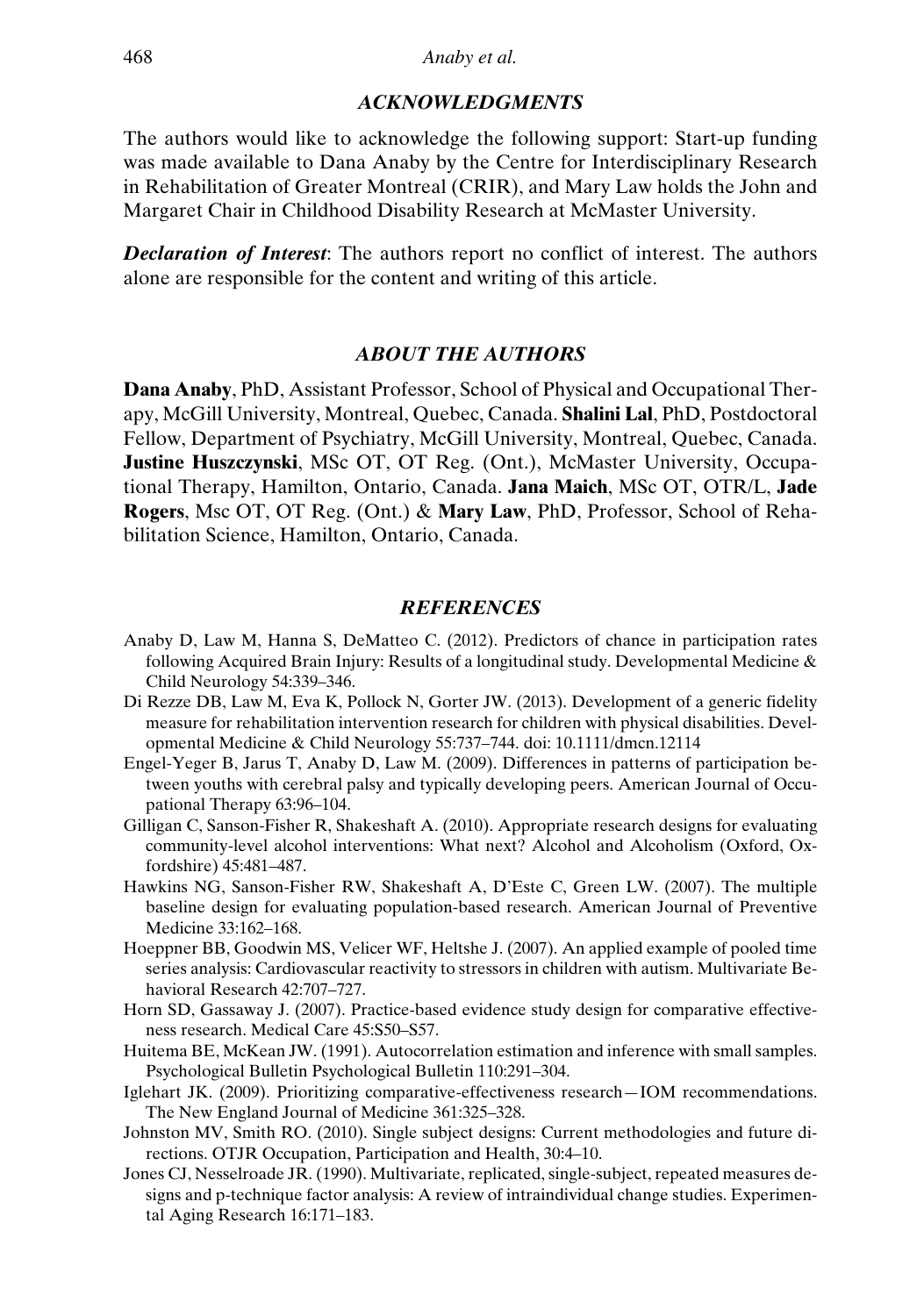- King G, Law M, Hanna S, King S, Hurley P, Rosenbaum P, et al. (2006). Predictors of the leisure and recreation participation of children with physical disabilities: A structural equation modeling analysis. Childrens Health Care 35:209–234.
- King G, Law M, Hurley P, Petrenchik T, Schwellnus H. (2010). A developmental comparison of the out-of-school recreation and leisure activity participation of boys and girls with and without physical disabilities. International Journal of Disability Development and Education 57:77–107.
- King G, Law M, King S, Hurley P, Hanna S, Kertoy M, et al. (2004). Children's Assessment of Participation and Enjoyment (CAPE) and Preferences for Activities of Children (PAC). San Antonio, TX: Harcourt Assessment.
- King G, McDougall J, DeWit D, Petrenchik T, Hurley P, Law M. (2009). Predictors of change over time in the activity participation of children and youth with physical disabilities. Childrens Health Care 38:321–351.
- King GA, Law M, King S, Hurley P, Hanna S, Kertoy M, Rosenbaum P. (2007). Measuring children's participation in recreation and leisure activities: Construct validation of the CAPE and PAC. Child: Care, Health & Development 33:28–39.
- Lammi BM, Law M. (2003). The effects of family-centred functional therapy on the occupational performance of children with cerebral palsy. Canadian Journal of Occupational Therapy 70:285–297.
- Larson RW, Verma S. (1999). How children and adolescents spend time across the world: Work, play, and developmental opportunities. Psychological Bulletin 125:701–736.
- Law M, Anaby D, Dematteo C, Hanna S. (2011). Participation patterns of children with acquired brain injury. Brain Injury 25:587–595.
- Law M, Baptiste S, Carswell A, McColl MA, Polatajko H, Pollock N. (2005). Canadian occupational performance measure (Vol. 4). Ottowa, ON: CAOT Publications ACE.
- Law M, Darrah J, Pollock N, Wilson B, Russell DJ, Walter SD, et al. (2011). Focus on function: a cluster, randomized controlled trial comparing child- versus context-focused intervention for young children with cerebral palsy. Developmental Medicine & Child Neurology 53:621–629.
- Logan LR, Hickman RR, Harris SR, Heriza CB. (2008). Single-subject research design: Recommendations for levels of evidence and quality rating. Developmental Medicine and Child Neurology 50:99–103.
- Luce BR, Kramer JM, Goodman SN, Connor JT, Tunis S, Whicher D, Schwartz JS. (2009). Rethinking randomized clinical trials for comparative effectiveness research: The need for transformational change. Annals of Internal Medicine 151:206–209.
- Majnemer A, Shikako-Thomas K, Chokron N, Law M, Shevell M, Chilingaryan G, et al. (2010). Leisure activity preferences for 6-to 12-year-old children with cerebral palsy. Developmental Medicine and Child Neurology 52:167–173.
- Nesselroade JR, Ram N. (2004). Studying intraindividual variability: What we have learned that will help us understand lives in context. Research in Human Development 1:9–29.
- Østensjø S, Brogren Carlberg E, Vøllestad NK. (2003). Everyday functioning in young children with cerebral palsy: functional skills, caregiver assistance, and modifications of the environment. Developmental Medicine & Child Neurology 45(09):603–612.
- Ottenbacher KJ. (1986). Evaluating clinical change: Strategies for occupational and physical therapists. Baltimore, MD, USA: Williams & Wilkins.
- Palisano RJ, Chiarello LA, King GA, Novak I, Stoner T, Fiss A. (2012). Participationbased therapy for children with physical disabilities. Disability and Rehabilitation 34:1041–1051:217–224.
- Patsopoulos NA. (2011). A pragmatic view on pragmatic trials. Dialogues in Clinical Neuroscience 13:217–224.
- Ramsay CR, Matowe L, Grilli R, Grimshaw JM, Thomas RE. (2003). Interrupted time series designs in health technology assessment: Lessons from two systematic reviews of behavior change strategies. [Research Support, Non-U.S. Gov't]. International Journal of Technology Assessment in Health Care 19:613–623.
- Rochette A, Korner-Bitensky N, Levasseur M. (2006). 'Optimal' participation: A reflective look. Disability & Rehabilitation 28:1231–1235.